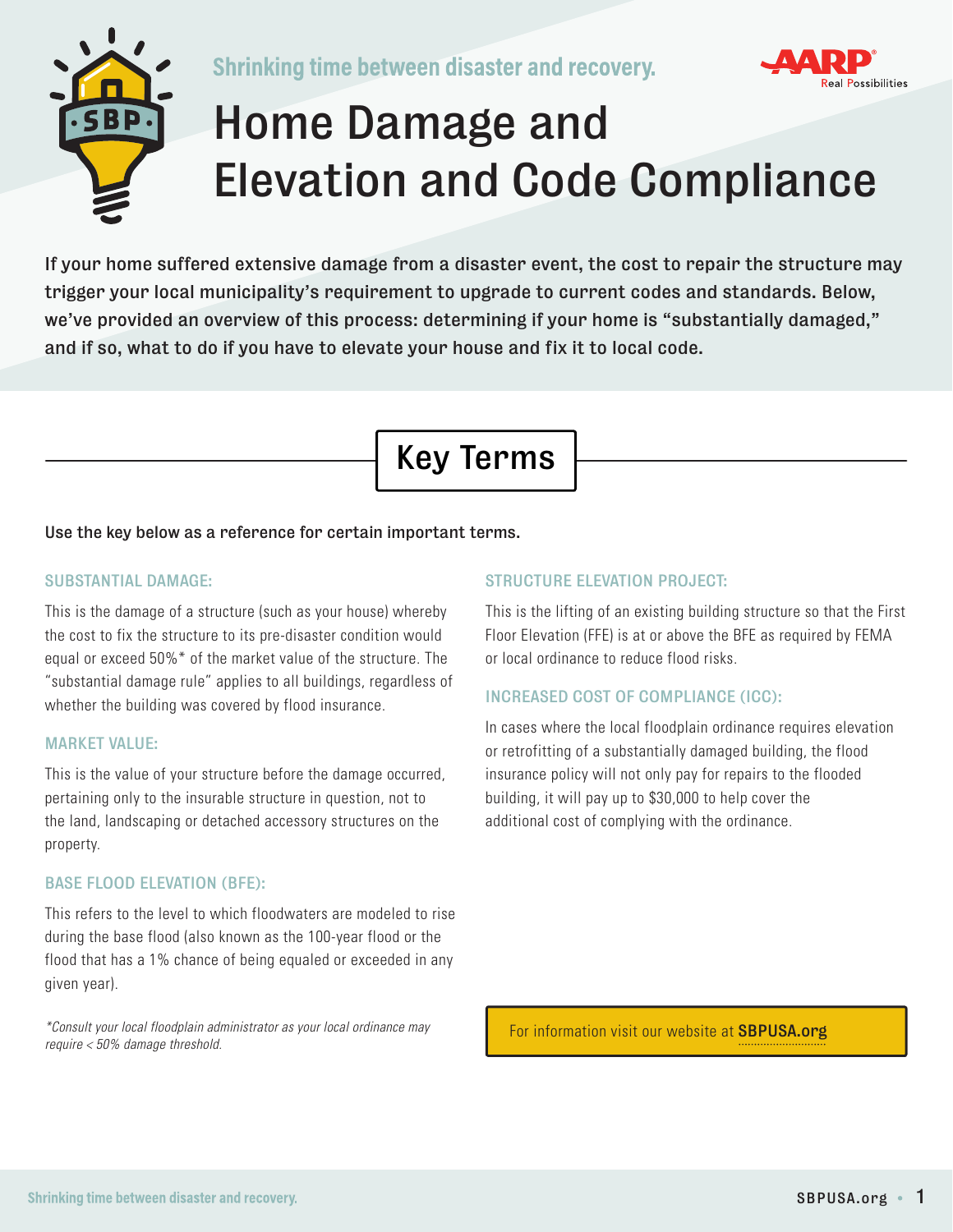## The Basic Process



### STEP 1 | Determine Your Cost to Repair and the Market Value of Your Home

#### DETERMINE YOUR COST TO REPAIR

The cost to repair is the true cost of bringing the building back to its pre-damage condition using qualified labor and materials obtained at market prices.

- $\bullet$  It must be calculated for full repair, even if the owner elects to do less.
- It must also include the cost of any improvements that the owner has opted to include during the repair project.
- Get the cost to repair from an objective third-party or undebatable source, such as: Future Flood Protection Ideas to Consider
	- A licensed general contractor
	- A professional construction estimator
	- Insurance adjustment papers (excluding damage to contents)
	- Damage assessment field surveys conducted by building inspection, emergency management or tax assessment agencies after disaster (e.g., using FEMA Substantial Damage Estimator Program)

#### DETERMINE THE MARKET VALUE OF YOUR HOME

Acceptable estimates of market value include:

- An independent appraiser
- A detailed estimate of the structure's actual cash value (the replacement cost for the building, minus a depreciation percentage based on age and condition)
- An estimate from your local building department or tax assessor's office

- 1. Obtain and maintain flood insurance no matter what flood zone you are located in. If located outside the regulatory floodplain, or Special Flood Hazard Area, the cost of flood insurance is greatly reduced.
- 2.If located in high-risk wind zones, strengthen the roof, windows, doors, and structure following the IBHS FORTIFIED Home standards.